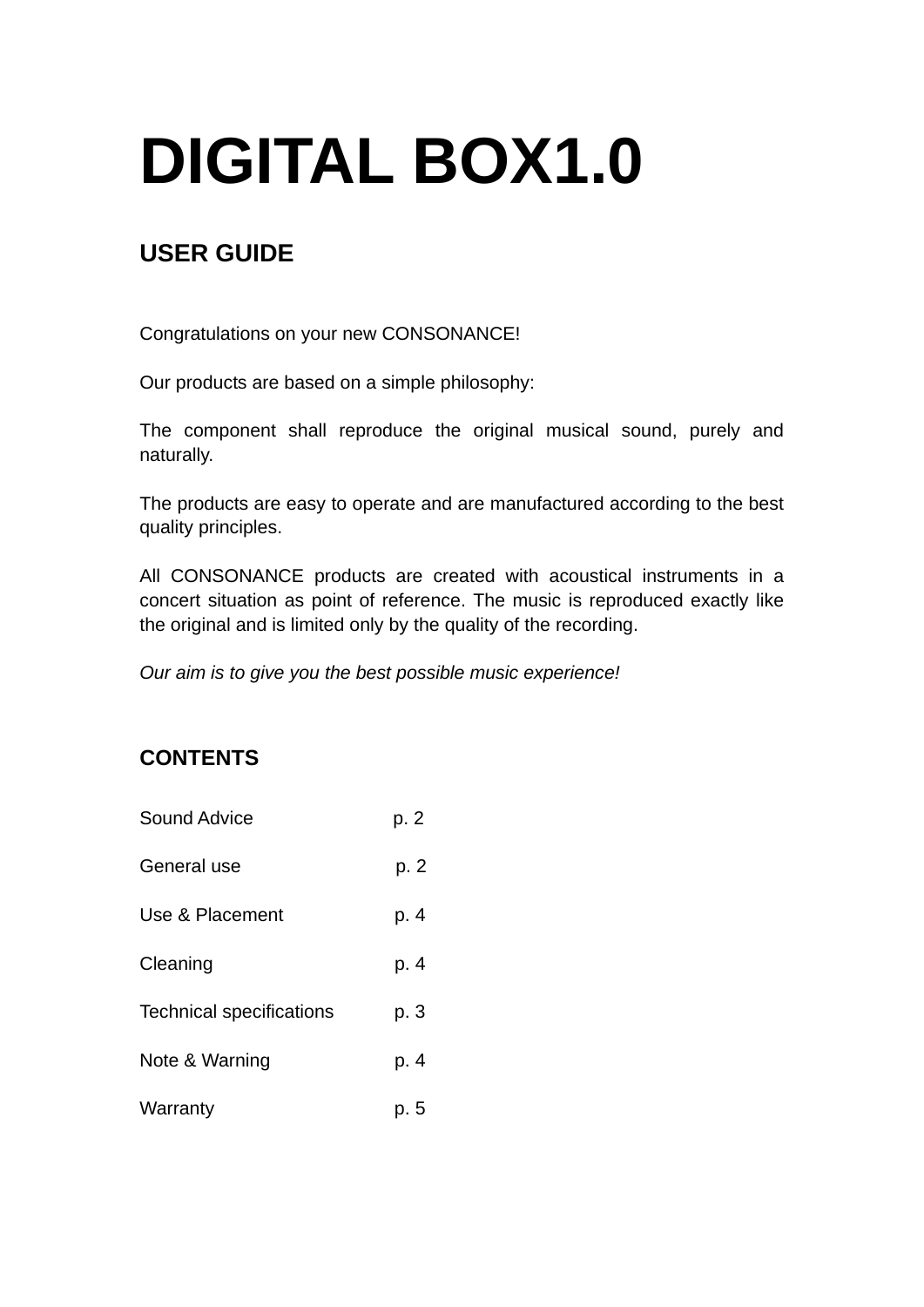### **SOUND ADVICE**

The Consonance DIGITAL BOX1.0 is easy to connect and operate and requires no prior technical knowledge. However, to get the most out of the amplifier's superior sound and music quality, we have provided a brief description of the connections and use of the amplifier in order to provide a total music experience.

We recommend keeping this user guide for future reference.

### **GENERAL USE**

When the power supply is inserted the receiver, then it will be turned on.

#### **How to use the transmitter.**



 Insert the transmitter directly into the USB port of your computer, there is no software required. You need to have Windows 2000 or Windows XP installed in order to use this device. When you insert the transmitter the LED ③ will light, showing you that the computer has located the device. After the computer has located the transmitter your computer soundcard will be deactivated. When you play music files the LED ③ will flash showing you that it is functioning properly.

 There are two buttons on one side of the transmitter. Button ② is for BAND and the other button ① is ID. The BAND button has 8 possible channel selection options to allow the best signal transmission. Each push of the BAND button changes to a new channel. The ID button allows you to use several receivers while only needing one transmitter.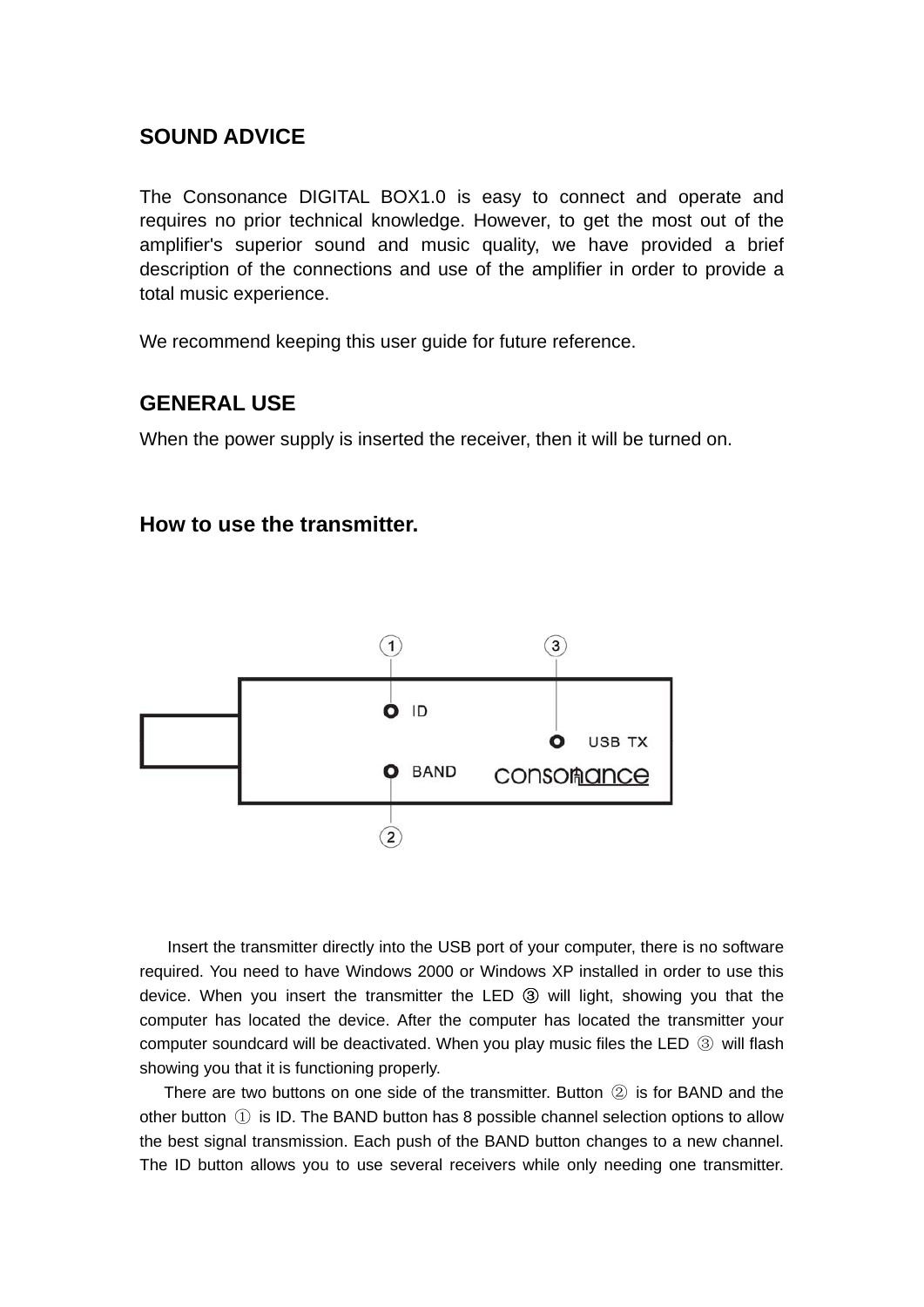Push the ID button for at least 2 seconds to allow you to change between receivers in different rooms or different players, such as between your computer and your hi-fi system or a second system in another room. If you only have one receiver/transmitter set there is no need to use the ID button ⑦.

## Analog Output Digital Output **DC 24V CONSOMance**  $\Omega$  $\Omega$ ∩ Power Bond0 Bond1 ID set PC Wireless Digital Box1.0  $\circled{8}$  $\circled{4}$  $\circledast$  $\left( 7\right)$  $\circled{8}$  $(5)$

**How to use the receiver.** 

 Each receiver has two 2.4G antenna ⑧. The receiver has 3 LED's, POWER ④, BAND 0 ⑤ and BAND 1 ⑥.

When the receiver is functioning and receiving signals BAND 1 will light. When there is no signal coming into the receiver BAND 0 will light.

 Note, after a period of 5 minutes with no incoming signal the receiver will shut down by itself. If you are not going to use the receiver for a long period of time and you try to use it and it doesn't turn on automatically you are advised to switch the receiver off and wait for a period of 20 seconds before turning it back on. After this the receiver will begin to operate normally.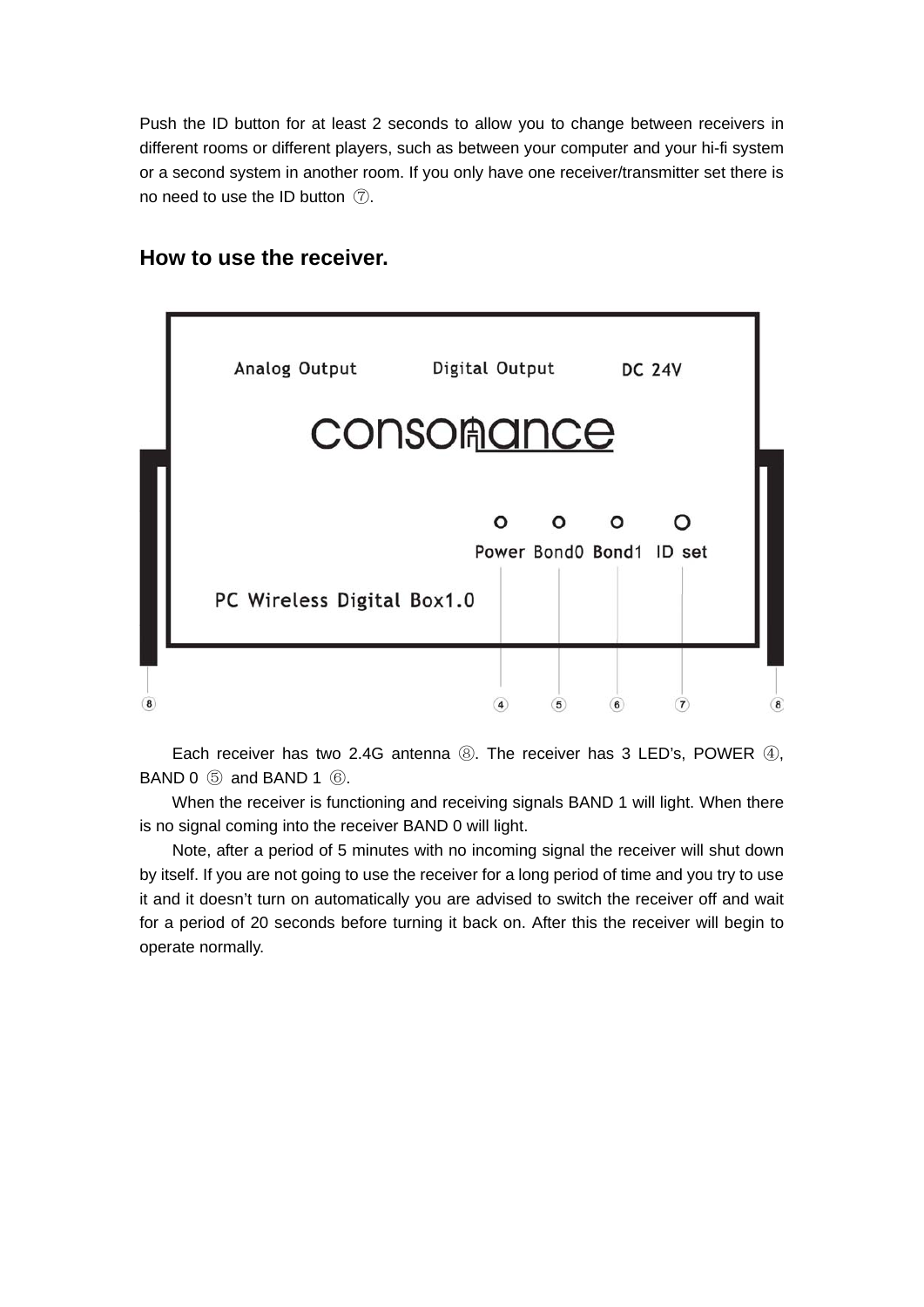## **USE & PLACEMENT**

The Consonance BOX1.0 should be placed on a flat, hard surface for proper cooling.. A certain space is required for air circulation above and below the amplifier. The amplifier must never be placed on a carpet or similar surface that obstructs air circulation through the component. Nor must it be covered while in use or placed on a narrow shelf or in another confined space.

## **CLEANING**

The top cover and knobs are made of wood. Fingerprints or stains on the front panel, knobs or top cover can be removed with a cloth moistened with warm water.

## **TECHNICAL SPECIFICATIONS**

DAC resolution : 16bit TDA1543 0dBFS signal output : 2.35V RMS Output Terminals : Gold plated aonRCA unbalanced , Gold plated RCA unbalanced SPDIF(48KHz) Frequency response : Less than +/- 0.5 dB deviation 20Hz-20kHz Phase response : Less than 5 degrees deviation 20Hz-20kHz Signal-to-noise ratio : More than 100dB Crosstalk : Less than -100dB Distortion (RCA) : Less than 0.12 %

### **NOTE & WARNING**

Consonance products should only be opened or serviced by certified technicians. The devices contain electronic components that can cause severe electric shock. Work performed on Consonance products by unqualified personnel can cause serious damage and personal injury.

Opening of the product by non-authorized personnel will void the guarantee.

The products must not be exposed to rain or moisture.